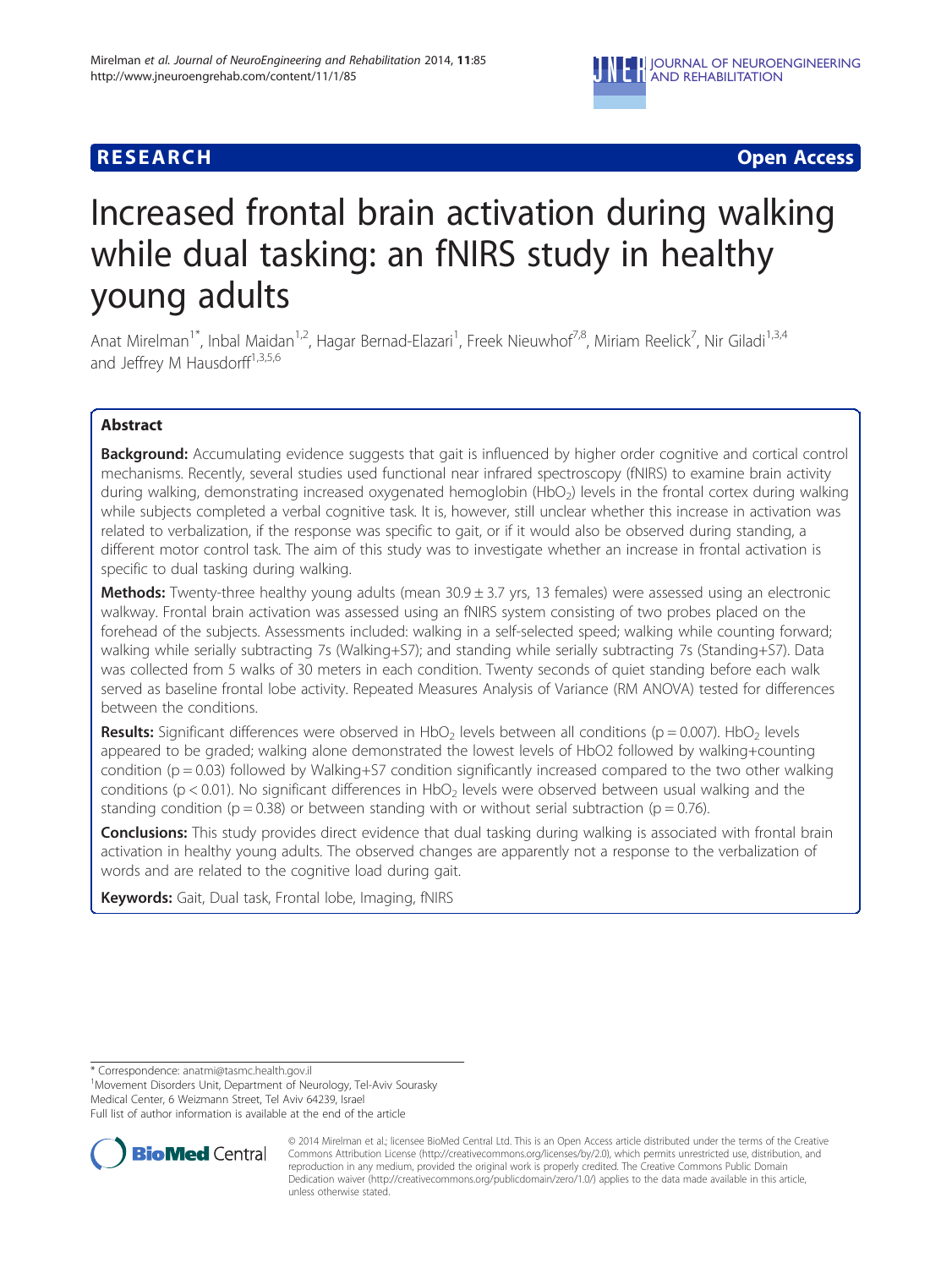The relationship between gait and executive function has been explored using behavioral testing, neuroimaging, and other indirect methods [[1-3](#page-6-0)]. Executive function and attention, cognitive domains that reflect frontal lobe function, are associated with gait performance [[4-7](#page-6-0)]. Slower gait was related to smaller prefrontal volumes in older adults [\[8,9](#page-6-0)], and gray matter abnormalities in cognitive regions were associated with gait alterations [\[10](#page-6-0)]. Moreover, behavioral studies demonstrate that walking while carrying out a dual task (DT) decreases gait speed and increases dysrythmicity [[2,11\]](#page-6-0). Interestingly, even healthy young adults may slow down when they are asked to walk and perform a relatively challenging secondary DT simultaneously [[11\]](#page-6-0). Findings from these three lines of research all suggest that gait relies on cognitive resources, especially those associated with frontal and pre-frontal lobe activation.

Recently several studies used fNIRS to examine brain activity during walking [\[12,13\]](#page-6-0). NIRS measures use optical absorption to detect hemodynamic changes in the prefrontal cortex [\[14\]](#page-6-0), similar to the way that activation is assessed using magnetic resonance imaging. Optodes placed on the surface of the forehead send and receive light (wavelengths 750 to 1000 nm), recording the changes in returning light that has traversed through the skull. The rationale behind fNIRS is that relevant stimuli produces an increase in regional cerebral blood flow due to higher energy demands in "activated" areas, resulting in higher blood oxygenation. Using fNIRS, an increase in oxygenated hemoglobin  $(HbO<sub>2</sub>)$ levels in the frontal cortex was reported during walking while talking in both healthy young and older adults [\[13\]](#page-6-0). A similar, but smaller effect was seen in older adults with mild cognitive impairment [\[12,13](#page-6-0)]. These changes in  $HbO<sub>2</sub>$  provide evidence for cortical involvement during dual task gait even in healthy young adults. It is, however, not clear if these  $HbO<sub>2</sub>$  changes during walking while talking are due to the effect of verbalization, the dual task effect, the demands of gait, or if it simply reflects a process that would also be observed during other motor tasks like standing.

The present study addressed these issues to better understand the dependence of gait on frontal lobe function and the effects of a simple and a more cognitively demanding DT on gait. We hypothesized that frontal lobe activation would be higher during walking with a complex DT, as compared to walking with a simple DT resulting in higher levels of  $HbO<sub>2</sub>$ . In addition we further hypothesized that walking would result in higher  $HbO<sub>2</sub>$  levels than standing in both simple and complex conditions.

# Methods

#### Participants

Twenty-three healthy young adults (mean  $30.9 \pm 3.7$  yrs; range: 24-38 yrs, 13 females; years of education:  $17.7 \pm$ 

2.4) were studied. Subjects were included if they were healthy, had no underlying orthopedic or neurological disorders, and were cognitively intact based on the Montreal Cognitive Assessment score (>26) [\[15](#page-6-0)]. All participants provided informed written consent as approved by the local ethics committee, the Helsinki committee at Tel Aviv Medical Center.

#### Procedures

Subjects performed four tasks while instrumented with two fNIRS probes in the following fixed order: 1) walking in a self-selected comfortable speed (usual-walking), 2) walking while counting forward (to control for verbalization and task complexity: walking+counting), 3) walking while serially subtracting 7 s from a pre-defined 3-digit number (a complex DT: walking+S7), and 4) standing in place while serially subtracting (standing+S7). Each walking task consisted of five walks of 30 meters in a stimuli free hallway. The standing task included five S7 intervals of 30 seconds each. There was 20 seconds of quiet standing before and after each of the walking and standing+S7 tasks.

#### Assessment of frontal lobe function

Frontal brain activation was assessed using an fNIRS system (Artinis, The Netherlands). Subjects were instrumented with two separate pairs of NIRS probes each containing 3 transmitters for a total of 6 channels. The NIRS transmitter and receiver pairs were placed over the left (Fp1) and right (Fp2) frontal cortex regions of the forehead, according to the modified international EEG 10-20 system at a height of 15 % of the distance from nasion to inition and at 7 % of head circumference from left and right. Micromolar changes in  $HbO<sub>2</sub>$  and deoxyhaemoglobin (HHb) were determined using received optical densities from two continuous wavelengths of NIR light (760 and 850 nm). Task related changes in  $HbO<sub>2</sub>$  were evaluated relative to the quiet standing  $HbO<sub>2</sub>$  level before each task to control for transient effects of the signal [[12,13](#page-6-0)]. For the walking and standing+S7 conditions, the average level of  $HbO<sub>2</sub>$  during the immediately preceding 20 seconds of quiet standing was subtracted from the levels of  $HbO<sub>2</sub>$  observed during the task; the average across the 5 repetitions of each task summarized the value in each condition. fNIRS data was recorded continuously at 10 Hz. The NIRS depth signal was determined as half of the distance from transmitter to detector [\[16\]](#page-6-0). This depth corresponds to the superficial Brodmann 10 area as determined by a previous MRI (TI sequence) study in healthy adults in which the location of the fNIRS probes were marked.

#### Assessment of gait

A sensorized 7 meter carpet (PKMAS) captured individual footfall data (at 120 Hz) to determine spatiotemporal gait characteristics (e.g., gait speed) and stride-to-stride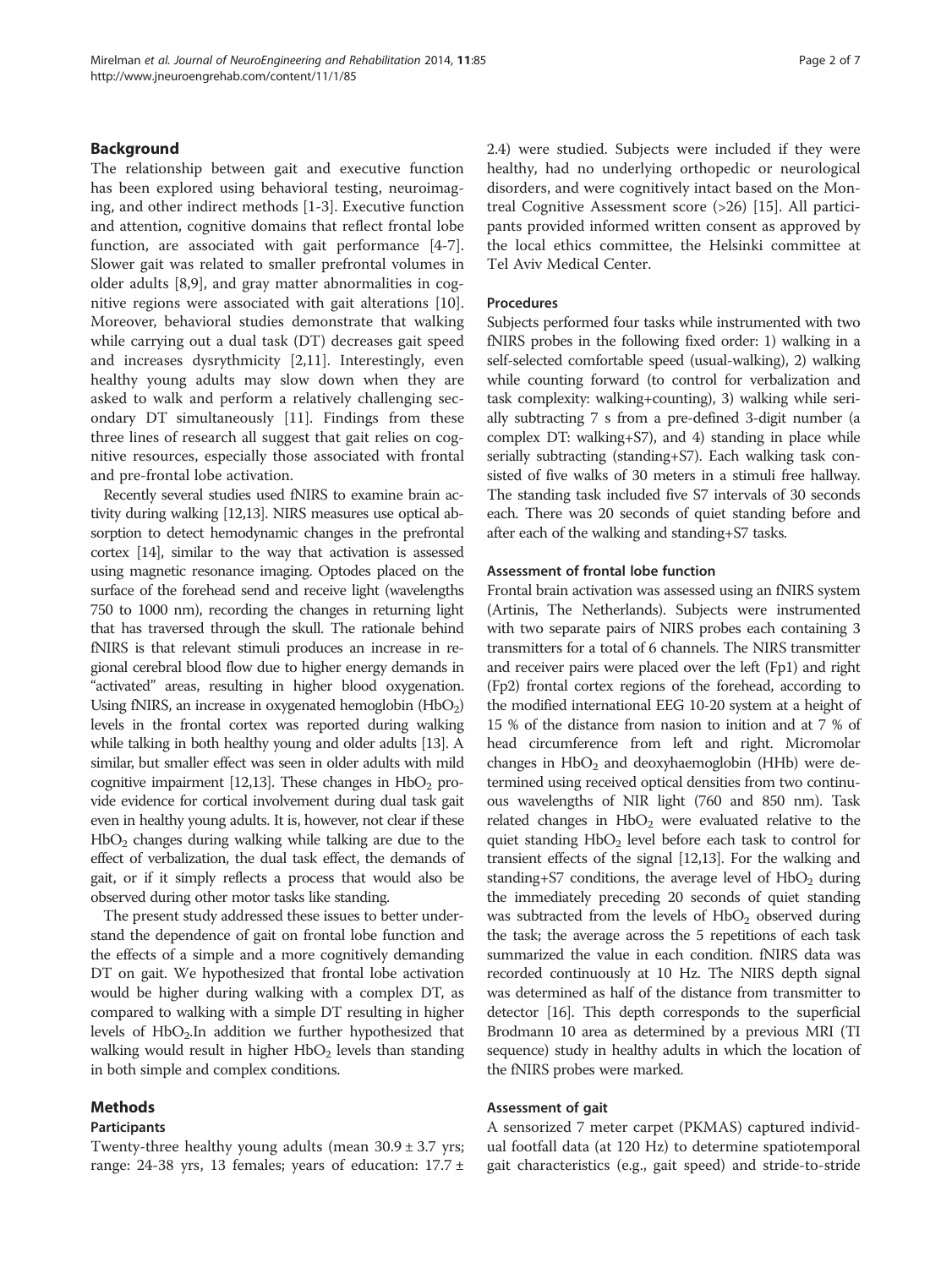variability [[17](#page-6-0),[18](#page-6-0)], a measure of gait inconsistency associated with executive function. Stride time variability was determined using the coefficient of variation (CV).

#### Data analysis

To eliminate physiologically irrelevant effects, a low-pass filter was applied with a finite impulse response filter, with a cutoff frequency at 0.14 Hz before processing the signals.  $HbO<sub>2</sub>$  concentration was calculated as the average of the combined 6 channels from both sides of the forehead as no differences were observed between the hemispheres.  $HbO<sub>2</sub>$  values were chosen to characterize the tasks as they are more reliable and sensitive to locomotion-related cerebral blood flow than HHb values [\[19](#page-6-0)]. Continuous Wavelet transform (CWT) is a method of measuring the cross-correlation between 2 time series as a function of frequency, intensity and time of change in the wavelet [[20,21](#page-6-0)]. CWT compared the fNIRS signals during usualwalking and walking+S7 using the wavelet coherence Matlab package [\[20\]](#page-6-0). The wavelet coherence was conducted within each condition and then a comparison of wavelet coherence analyses was made between conditions.

 $HbO<sub>2</sub>$  and the gait data were examined for homogeneity using box and scatter plots; means and standard deviations are presented. Repeated Measures ANOVA was used to assess differences between conditions in HbO2 levels and gait measures. Post-hoc assessment was tested for differences between the tasks in both gait and  $HbO<sub>2</sub>$ . Significance levels were set at 0.05.

# Results

As expected, gait speed, stride length and stride time differed between the different walking conditions ( $p <$ 0.0001). Gait speed during walking+S7 was slower and gait variability tended to be higher (less consistent) than during usual-walking (Table 1). The number of subtractions completed was similar during walking+S7 and standing+S7  $(10.5 \pm 0.5 \text{ vs. } 12.0 \pm 0.6 \text{ respectively}; \text{ p} =$ 0.91) with a similar number of mistakes ( $p = 0.89$ ).

 $HbO<sub>2</sub>$  levels did not differ (p > 0.169) across the repeated tests of quiet standing. Significant differences were observed in  $HbO<sub>2</sub>$  levels between all task conditions, responding to the complexity of the DT with a graded increase ( $p = 0.007$ ). Compared to quiet standing, the highest increase was observed during walking+S7, a

Table 1 Gait in the different conditions

moderate increase was seen during walking + counting, and the lowest, non-significant increase was observed during usual-walking (see Figure [1](#page-3-0)A). Compared to the usual-walking task,  $HbO<sub>2</sub>$  levels increased by 0.15  $\mu$ M  $(p = 0.03)$  during walking+counting and by 0.26  $\mu$ M in the walking+S7 condition ( $p = 0.009$ ) (Figure [1A](#page-3-0)). HbO<sub>2</sub> levels also differed between walking+counting and walking+S7 ( $p = 0.01$ ) and walking+S7 and standing+S7 ( $p =$ 0.007) (Figure [1B](#page-3-0)). No differences were observed in HbO2 levels between the usual-walking condition and standing+S7 ( $p = 0.38$ ) (Figure [1](#page-3-0)C) or between standing  $+$ S7 and quiet standing ( $p = 0.76$ ). The spectrogram analysis of the CWT revealed that the frequency and intensity of oxygenation during the walking+S7 task differed from that observed during usual-walking (Figure [2\)](#page-3-0).

Gait speed, stride length and stride time were not correlated with  $HbO<sub>2</sub>$  levels in any of the walking conditions. During walking+S7, gait variability was inversely associated with  $HbO<sub>2</sub>$  levels (r = -0.47, p = 0.04).  $HbO<sub>2</sub>$ levels during this task were also inversely correlated to the number of subtractions that were completed during this walk  $(r = -0.71, p = 0.011)$ . This association was not observed in the standing+S7 condition ( $p = 0.53$ ) or the walking+counting condition ( $p = 0.35$ ). HbO<sub>2</sub> levels changed during the tasks and returned to quiet standing levels during the resting period after the tasks (Figure [3](#page-4-0)), consistent with a physiologic hemodynamic response to a functional task.

# **Discussion**

The current results showed that dual tasking increased brain activation in prefrontal areas during walking in young adults. We observed a graded response as a function of the cognitive demand during walking. Oxygenation levels were higher during walking+counting, compared to usual-walking, and were even higher during walking+S7, a more cognitively demanding, complex DT. In contrast, standing+S7 lead to a decrease in blood oxygenation levels. Taken together, these findings suggest that frontal activation during walking while carrying out a DT is not solely a reflection of verbalization and is very different from the response observed during quiet standing or during standing while DT.

The present findings build on several earlier reports that explored the use of fNIRS to assess DT walking

|                             | Usual walking   | Walking+counting | Walking+S7       | P-value  |
|-----------------------------|-----------------|------------------|------------------|----------|
| Gait speed (m/s)            | $.35 + 0.1$     | $1.29 \pm 0.15$  | $1.23 + 0.14*$   | < 0.0001 |
| Stride length (m)           | $1.45 \pm 0.12$ | $1.45 \pm 0.11$  | $1.39 \pm 0.11*$ | < 0.0001 |
| Stride time (s)             | $1.09 \pm 0.08$ | $1.13 \pm 0.08$  | $1.14 + 0.07*$   | < 0.0001 |
| Stride time variability (%) | $2.35 \pm 0.50$ | $2.26 + 1.28$    | $7.47 + 1.04$    | 0.777    |

\*significant difference between usual-walking and walking + S7 in post-hoc analysis.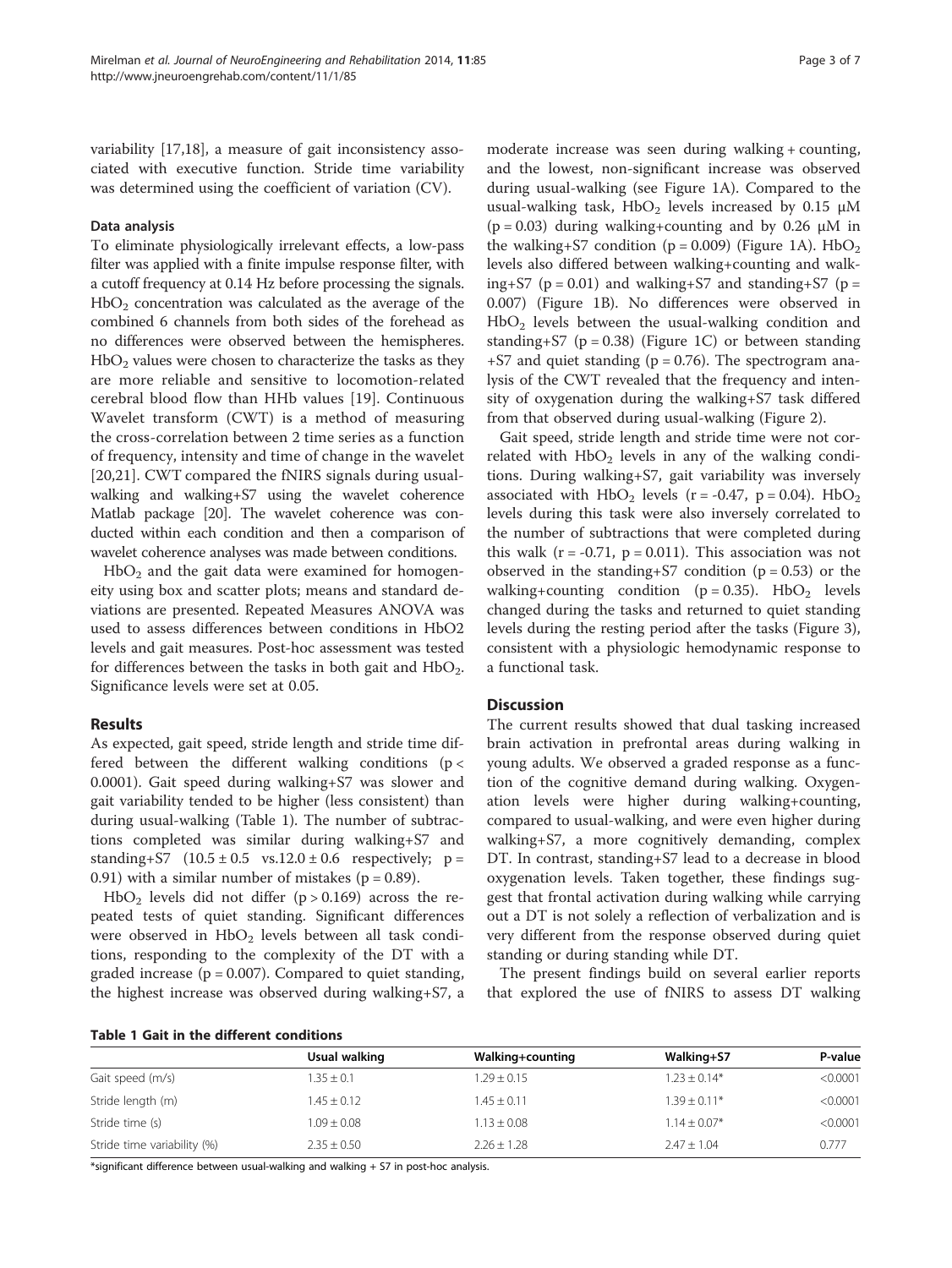<span id="page-3-0"></span>Mirelman et al. Journal of NeuroEngineering and Rehabilitation 2014, 11:85 Page 4 of 7 http://www.jneuroengrehab.com/content/11/1/85



[[12,13\]](#page-6-0). The current results extend the previous findings by demonstrating the impact of the complexity of the DT and, as discussed above, by the increase in blood oxygenation levels in the PFC seen during walking but not standing. The direction of increase of  $HbO<sub>2</sub>$  between single and DT walking was similar in our study to that observed by Doi et al [\[12\]](#page-6-0), although the younger participants showed slightly higher baseline levels of activation than the patients with mild cognitive impairment. Thus, it is likely that oxygenation levels in response to a DT during walking may be affected by age and disease, decreasing the initial activation level and limiting the hemodynamic response and the ability of the brain to adapt to complex situations. This is consistent with the hypotheses explaining possible mechanisms of diminished DT performance in older adults [[22,23\]](#page-6-0); future studies should further evaluate these issues.



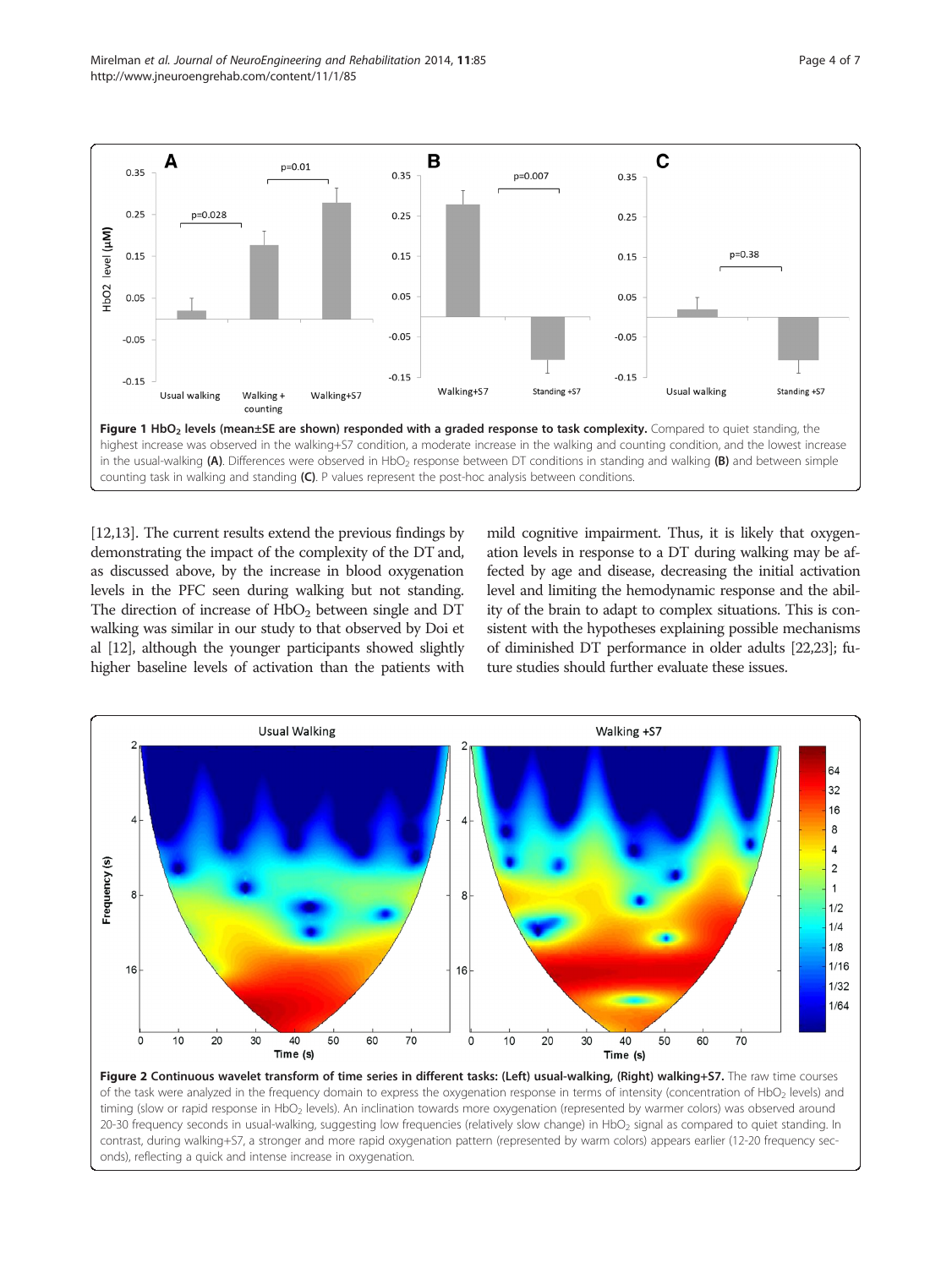<span id="page-4-0"></span>

One of the novelties of the present findings is that it demonstrates the DT effect is specific to gait, at least as compared to standing. The hemodynamic activation during a relatively complex motor-cognitive task is linked with neurovascular coupling and increased oxyHemoglobin [[13](#page-6-0),[24](#page-6-0)]. Based on an earlier evaluation of the fNIRS placement using fMRI, the measures of  $HbO<sub>2</sub>$  in our study are presumed to be generated by blood vessels in the rostral prefrontal cortex (PFC), i.e., Brodmann 10 (BA10). Lesions in the rostral PFC lead to deficits when patients need to coordinate the performance of a number of tasks (multi-tasking), or in ill-structured situations. Multitasking typically involves maintaining superor sub-ordinate goals while performing another task [[25-27](#page-6-0)]. Accordingly, lesions in the rostral PFC manifest as tardiness and disorganization, regardless of intellect and social skills [\[26](#page-6-0)-[28](#page-6-0)]. Imaging studies of BA10 observed increased recruitment of the rostral parts of BA10 in multi-tasking conditions compared to a control task [\[27,29\]](#page-6-0), consistent with the present and previous research in young adults [[13,14\]](#page-6-0). Thus, the current finding of PFC activation during multitasking confirms the relationship between dual tasking and prefrontal lobe function, while also extending it, as detailed further below.

Cognitive distractions interfere with the control of gait and standing posture, perhaps by competing for the same pool of neural resources [\[4,30,31](#page-6-0)]. Previous reports on changes in postural control during standing with distractions suggest an impact of the cognitive load on the regulation of postural musculature [[32,33](#page-6-0)].

Interestingly, our findings show that  $HbO<sub>2</sub>$  levels were not different during quiet standing and usual-walking. Usual-walking apparently does not elicit a large increase in blood oxygenation in the frontal area as this could be considered a relatively simple motor task, as least in healthy young adults. Conversely,  $HbO<sub>2</sub>$  levels were much higher when the walking task was paired with either simple counting or a more complex DT (S7). Based on these findings, one might conclude that walking itself does not impact  $HbO<sub>2</sub>$  levels, and the increases during counting and serial subtractions simply reflect the cognitive demands of these two tasks. However, since we observed a decrease in  $HbO<sub>2</sub>$  during standing+S7, this explanation is most likely incorrect. Rather, it appears that the motorcognitive demands seen during walking carrying out another task elicit a specific response to DT, while quiet standing does not, even in healthy young adults.

We speculate that the somewhat surprising difference in the frontal activation patterns during walking+S7 and standing+S7 reflects disparities between the control mechanisms of standing balance and walking. Balance control is associated with attention, especially during a DT [\[34](#page-6-0)]. Attentional tasks are often associated with the DLPFC and specifically, Brodmann area 9 [\[35\]](#page-6-0). On the other hand, walking while dual tasking resulted in higher blood flow and oxygenation in the rostral frontal cortex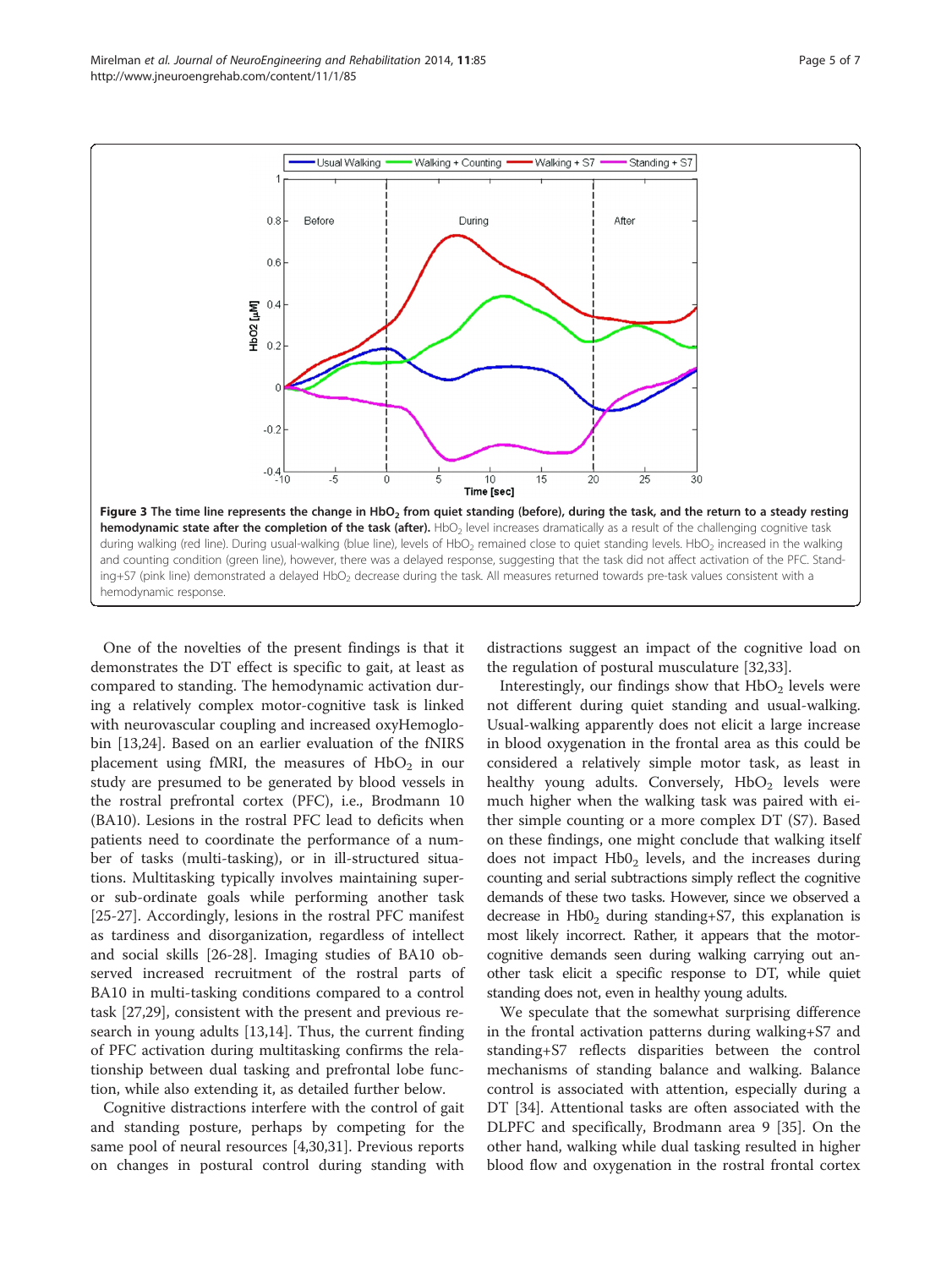(BA 10), an area which relates more to simultaneous processing of both motor and cognitive functions. Thus, the cognitive components of standing and walking, as reflected in  $Hb0<sub>2</sub>$ , are apparently task specific, consistent with a recent behavioral study [\[32](#page-6-0)]. Based on this interpretation, one can suggest that oxygenated blood was directed to task areas that were involved in balance during the cognitive task and due to the anatomical location of the DLPFC and the limitation of our measurement tool (assessing only the rostral frontal lobe), this activation was not observed. Another possible explanation could be attributed to the complexity of the combined tasks. Walking requires dynamic stability and control of the center of mass over a narrow base of support whereas standing requires more static balance control. The addition of the same cognitive task to these two motor tasks generated very different responses that may be related to task complexity and specific aspects of motor control. This disparity should be further explored in future studies.

Condition effects were observed in gait speed, stride length and stride time but not in gait variability. This finding coincides with previous reports [[3,7,18\]](#page-6-0). Here we show, for the first time, that gait variability during DT was inversely correlated with  $HbO<sub>2</sub>$  levels in the walking +S7 condition, indicating higher gait variability with lower  $HbO<sub>2</sub>$  levels during DT. Executive function has been previously shown to be correlated with gait performance during DT [[4\]](#page-6-0). This association is thought to reflect the complexity of information processing that may be explained by the bottleneck or capacity sharing theories [\[2,22,23\]](#page-6-0), where the involvement of the two tasks creates a competition for overlapping resources even if performance remains intact and is presumably normal. Subjects in this study performed the cognitive task similarly during standing+S7 and walking+S7 yet the number of subtractions during walking+S7 was highly correlated to  $HbO<sub>2</sub>$  levels. This inverse correlation indicated that individuals who performed better on the subtraction task or in essence found this task less difficult, had lower  $HbO<sub>2</sub>$  levels than those who performed less well, who may need to recruit more cognitive resources to perform the task. In contrast, the cognitive task of subtraction did not correlate to oxygenation levels during the standing condition, perhaps because standing is a simpler, less complex task than walking and possibly the control of balance is related to other neural areas thus competition for the same resources might be smaller. This finding highlights the specific and unique relationship between gait and executive function and the increased involvement of overlapping cognitive resources during gait that do not appear in a simpler motor task.

This study has several limitations including the lack of an additional measurement in sitting to further explore

the role of balance control and the limitation of our measurement tool. In addition, the order of the tasks was not randomized or counter-balanced which may serve as a limitation in other populations, however, in this young cohort we did not observe fatigue effects and  $HbO<sub>2</sub>$  levels returned to baseline rapidly which we believe did not interfere with the measurements. The present findings strengthen the evidence from neuropsychological investigations on the connection between motor and cognitive function during walking in complex situations, while confirming and extending fNIRS studies of walking. The results of the present study could lead to the development of new strategies for training complex situations which are common in everyday life to improve dual tasking abilities [[36\]](#page-6-0). Future studies should use a similar experimental design to assess healthy older adults and individuals with neurodegenerative disorders to assess differences in activation related to aging and disease.

#### Abbreviations

fNIRS: functional near infrared spectroscopy; HbO<sub>2</sub>: Oxygenated hemoglobin; Walking+S7: Walking while serially subtracting 7 s from a 3 digit pre-defined number; Standing+S7: Standing in place while serially subtracting 7 s; CV: Coefficient of variation in gait (CV = standard deviation/mean  $x100$ ).; CWT: Continuous wavelet transform; PFC: Pre frontal cortex; DLPFC: Dorso-lateral pre frontal cortex; DT: Dual task.

#### Competing interests

The authors report no competing interests.

#### Authors' contributions

AM, JMH and IM designed the study. AM, IM, MR, FN designed the assessment protocol. IM and HBE collected the data and were involved in data processing and data analysis. Statistical analysis was performed by AM and JMH. The draft of the manuscript was prepared by AM and was critically reviewed by JMH, NG, IM, MR and FN. All authors confirmed and approved the final version of the manuscript.

#### Acknowledgments

We thank the participants in this study and the staff of the Laboratory of Gait and Neurodynamics at the Tel Aviv Sourasky Medical center for their valuable assistance.

#### Funding

The study was partially funded by the EU 7th framework project V-TIME (278169 FP7).

#### Author details

<sup>1</sup>Movement Disorders Unit, Department of Neurology, Tel-Aviv Sourasky Medical Center, 6 Weizmann Street, Tel Aviv 64239, Israel. <sup>2</sup>RiVERS Lab, Department of Rehabilitation and Movement Science, University of Medicine and Dentistry of New Jersey, Newark, USA. <sup>3</sup>Sagol School of Neuroscience Tel Aviv University, Tel Aviv, Israel. <sup>4</sup>Department of Neurology, Sackler Faculty of Medicine, Tel-Aviv University, Tel-Aviv, Israel. <sup>5</sup>Department of Medicine, Harvard Medical School, Boston, MA, USA. <sup>6</sup>Department of Physical Therapy Sackler Faculty of Medicine, Tel-Aviv University, Tel-Aviv, Israel. <sup>7</sup>Departments of Geriatric Medicine and Neurology, Radboud University Nijmegen Medical Center, Nijmegen, The Netherlands. <sup>8</sup>Radboud University Nijmegen Medical Centre, Donders Institute for Brain, Cognition and Behavior, Nijmegen, The Netherlands.

#### Received: 11 January 2014 Accepted: 25 March 2014 Published: 12 May 2014